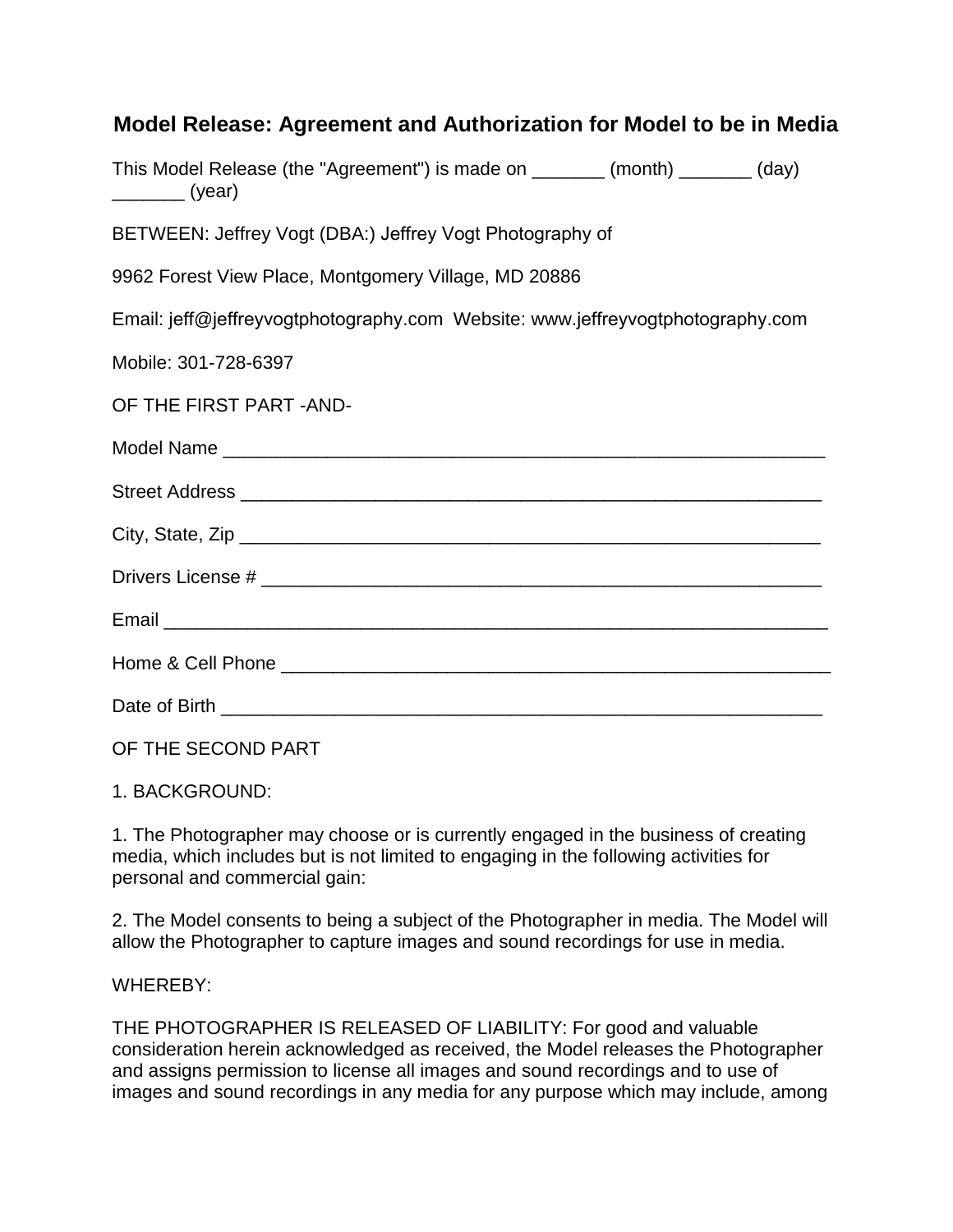others, advertising, promotion, marketing and packaging for any product or service. The Model agrees that any images and sound recordings may be combined with other images, text and graphics, cropped, altered and modified.

THE PHOTOGRAPHER RETAINS ALL RIGHTS: The Model agrees that the Photographer has all rights to images and sound recordings, for perpetuity unless explicitly noted in this Agreement. The Model acknowledges and agrees that the Photographer is not liable for any further consideration or accounting, and further claims for any reason.

DURATION OF AGREEMENT: The Model acknowledges and agrees that this Agreement is binding on all heirs and assigns. The Model acknowledges and agrees that this Agreement is irrevocable, worldwide and perpetual, and will be governed by the laws of The State of Maryland, excluding the law of conflicts.

This Agreement contains the entire agreement between the parties to this release and the terms of this Agreement are contractual and not a mere recital. This Agreement will be construed in accordance with and governed by the laws of The State of Maryland

LIMITED MODEL RIGHTS: Photographer allows model to use photos for use in their own self promotion, including use on social media and website. With this use, the Model has No Right to Resale any images or use in any form of advertising, without written permission.

| Model's Name (print) |
|----------------------|
|                      |

Signature

IF THE MODEL IS UNDER THE LEGAL AGE OF MAJORITY:

I am the parent or legal guardian of the minor above named as the Model, and I have legal authority to execute this Agreement on the Model's behalf. I have read and fully understood the contents of this Agreement, and consent to the said use of images and sound recordings based on the contents of this Agreement.

SIGNED, DATED, SEALED AND DELIVERED in the presence of:

extending the Parent or Guardian (print

name)

enter a la construcción de Signature

For good and valuable consideration, the Model releases Jeffrey Vogt and assigns permission to license and use all images and sound recordings in any media and for